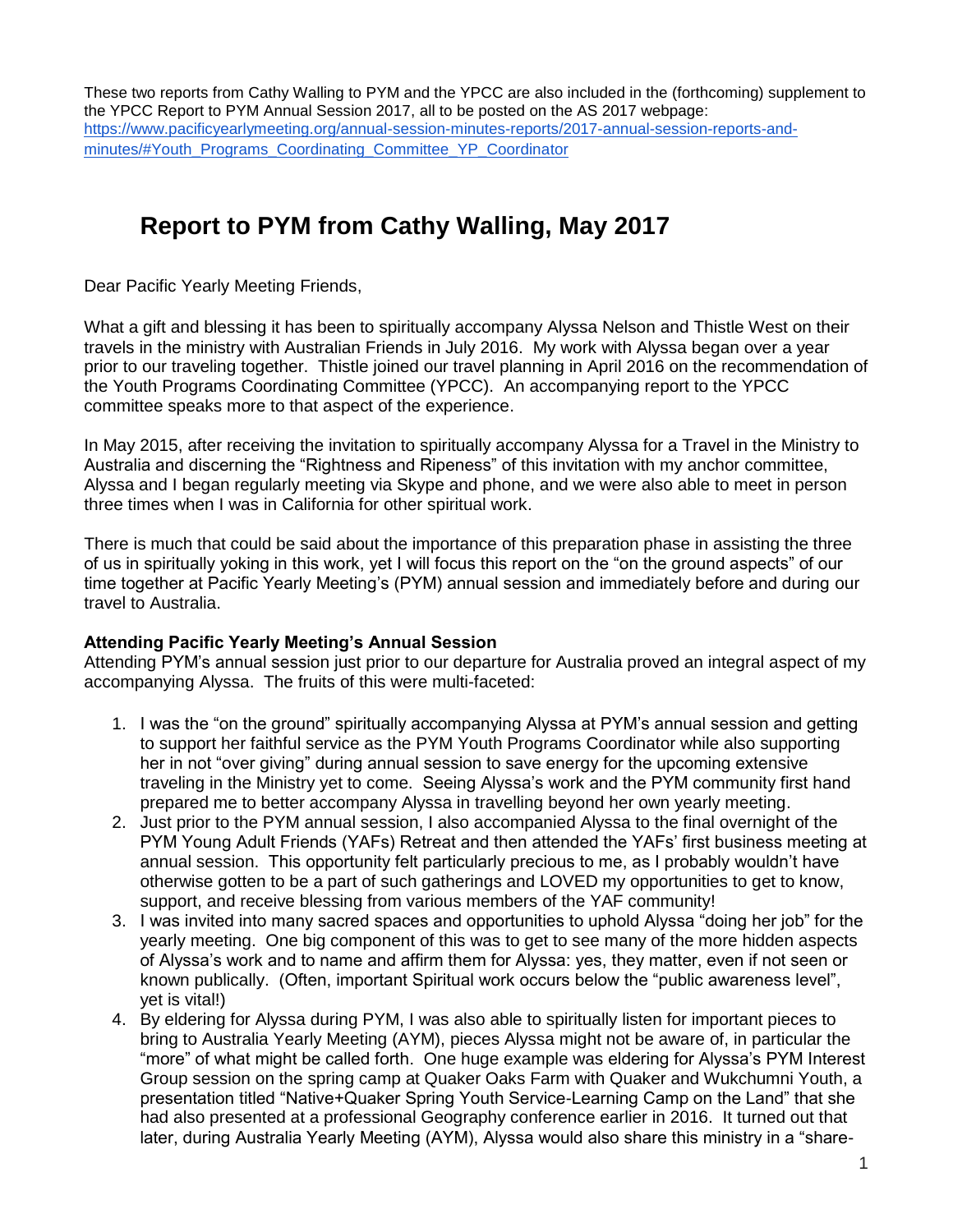n-tell" session as well as in a special program with the Junior Young Friends (JYFs, age group is 12-17). In addition, Alyssa attended an AYM Winter School session on First Nations Concerns to learn and found she could also contribute from her experiences within PYM.

- 5. I was particularly blessed by the opportunity to Spiritually accompany Alyssa for a forgiveness, healing and reconciliation gathering during the PYM week, and felt and named the sacramental nature of such work in community!
- 6. I was present for various times when Alyssa was "spiritually accompanying" individual young Friends during PYM annual session, nurturing, affirming and supporting their Spiritual growth and development and specifically their next steps on their own spiritual journey. (The truth is, we all are invited into this work in our spiritual community. That said, having someone specifically named and affirmed into it, and in the case of Pacific Yearly Meeting also financially compensated to do it, further supports these gifts in being exercised and rightly used!)
- 7. Another particularly sweet and perhaps unexpected moment at PYM was accompanying Alyssa when she worked with the PYM Treasurer in matters of budget, finances, etc. The tending of monetary gifts as a spiritual practice was very evident as these two gathered and shared. What would our world be like if we all tended this resource from a Spiritually grounded place?

### **Travels in Australia with Alyssa and Thistle including attending Australia Yearly Meeting:**

Alyssa and Thistle were able to speak experientially from different vantage points with Australian Friends about Youth Programming, Intergenerational sensibilities and Alyssa's work as the Youth Programs Coordinator of Pacific Yearly Meeting. Having Thistle present to share and speak experientially from their lived experience of growing up in PYM --and as a current young adult and Friend-- was a huge gift.

One particular highlight for me was eldering the Junior Young Friends (JYF 12-17 age group) session that Alyssa and Thistle co-led. The night before, Alyssa had put together a PowerPoint presentation with Thistle's consulting assistance. Thistle speaking from lived experience as a Friend close in age to them made a palpable difference! After this graced session, Jenny Turton, the AYM Children and JYFs Coordinator, exclaimed how her hopes and expectations of our visit had already been far exceeded!! In addition to the formal JYF presentation, Alyssa also presented the following at AYM:

- 1. A Winter School session on "Becoming Adult Allies to Youth"
- 2. Children's Education PowerPoint presentation co-led with Thistle, with pictures of PYM and AYM children and intergenerational community that prompted storytelling and questions and answers
- 3. AYM Children/JYF Child Protection Prep Session (PowerPoint presentation, "Healing & Co-Creating Vibrant Intergenerational Community," including brief description of PYM youth programs and photos from PYM sessions, emphasizing lessons learned in the evolution of PYM's approach of having a paid coordinator who works with both youth and adults as a resource person more than a program leader, an involved coordinating/supervisory committee, and both all-ages and age-based activities)
- 4. The share-n-Tell session "Native+Quaker Spring Youth Service-Learning Camp on the Land" (using the same prepared PowerPoint shared during PYM)
- 5. Sharing the "Native+Quaker Spring Youth Service-Learning Camp on the Land" presentation with the JYFs.

As the week progressed, more and more Australian Friends noticed the wonderful Spiritual Gifts Alyssa and Thistle could offer, had opportunities to get to know them personally, and called upon them to present and speak on more occasions.

One particularly rich opportunity arose when Alyssa was invited to join a few friends after the JYF-Children's preparatory session to consider a seeming impasse blocking unity on a proposed new policy,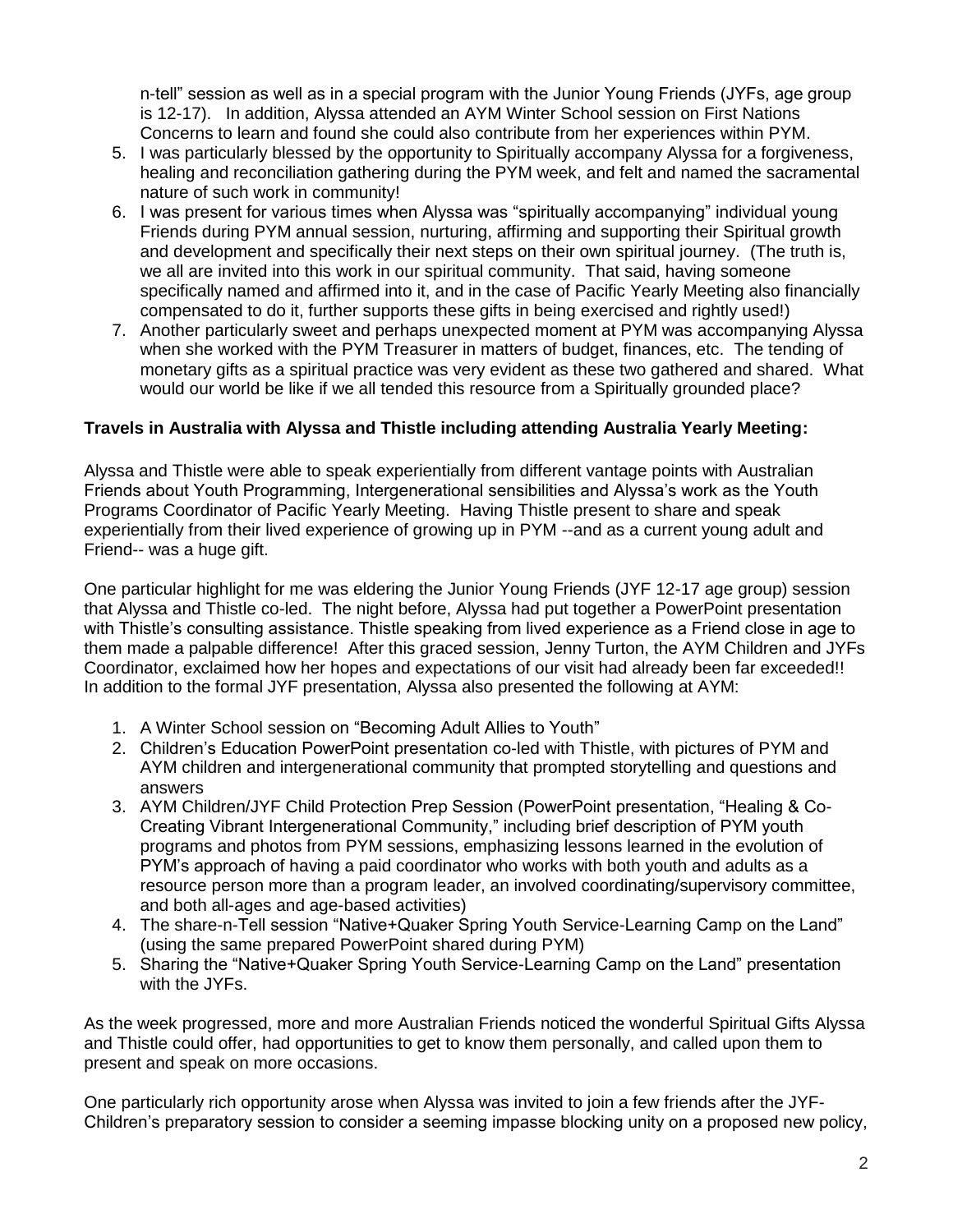recognizing she may have gifts to offer. Alyssa ministered privately to the preparatory session clerks; then the next day she met privately with them again and with the person who had struggled during the preparatory session; finally during the formal session Alyssa was called into public ministry, posing a query that reframed the specific controversy as part of a larger question about "How do Friends help Friends through the various transitions of life?" In this case, the gift of the Traveling Minister who is not a member of the local community was called into Rightful service for the gathered community's benefit.

Each of us participated in various personal "opportunities" with different Friends throughout the week. Specifically, Thistle plugged in with the AYM Young Friends (18-35ish) gatherings in addition to many one-on-ones. Again, having this intergenerational Traveling Ministry contribution to our travels was a total gift to Aussie Friends!

In addition, we observed several Junior Young Friends (JYF) and Children's Program activities:

- JYF parent orientation meeting
- Children Godly Play offered by Jenny
- · Children storytelling session about indigenous place names, the power of words, and the power-implications of who gets to decide official names
- Children's whole-body mandala making
- · Children's natural building creative effort
- Lunch and informal conversation with JYFs, with topics arising such as current events, voting, politics, and the possibility of a unified stand on abortion

#### **Ideas we want to bring back from AYM. Please ask Alyssa and Thistle more about these:**

- 1. "Penn Friends" (formally-organized child and adult pen-pal relationships from different Meetings)
- 2. The children's program was all ages together (0-11 years), not separate groups
- 3. During the formal session on First Nations Peoples' Concerns, one action item named was to introduce oneself with not only one's home Meeting but also whose land one lives or meets on… After this invitation, more and more Friends did so the rest of the week.
- 4. The help desk and the room/space it was in and how it was set up worked well, like a cross roads of a trading route
- 5. The silent worship 'Epilogue' at the end of every evening.
- 6. The midweek open time for getting out and exploring the surrounding area, including the opportunity to view a film about Friends involved in nonviolent civil disobedience, shown at a local theater and open to the public
- 7. The clear distinguishing between preparatory and formal sessions.
- 8. Prep sessions were clearly named for the topic each would tend to
- 9. The presiding clerk led the welcoming orientation offered for newcomers
- 10. A "Welcome to Country" was a given by a local indigenous person in the opening session, and "Acknowledgements of Country" were given throughout the week.
- 11. The named and intentional eldering of all sessions by Friends selected/asked to do so
- 12. Formal "pastoral carers" as listening presences
- 13. Closed sessions for elders and pastoral carers
- 14. The Standing Committee (similar to PYM Representative Committee) gathered to do its final preparatory work in the days just prior to yearly meeting, coming to annual session with "hearts and minds prepared"
- 15. Formal morning and afternoon tea every day provided important informal connection opportunities during these social times.

Also be sure to ask Alyssa and Thistle about their experiences after AYM, including visiting Silver Wattle Quaker Center and facilitating a "Becoming Adult Allies to Youth" workshop at a Regional Meeting. Alyssa continued on several more weeks after I, then Thistle, returned home, visiting four more Regional Meetings and offering the Adult Allies workshop three more times!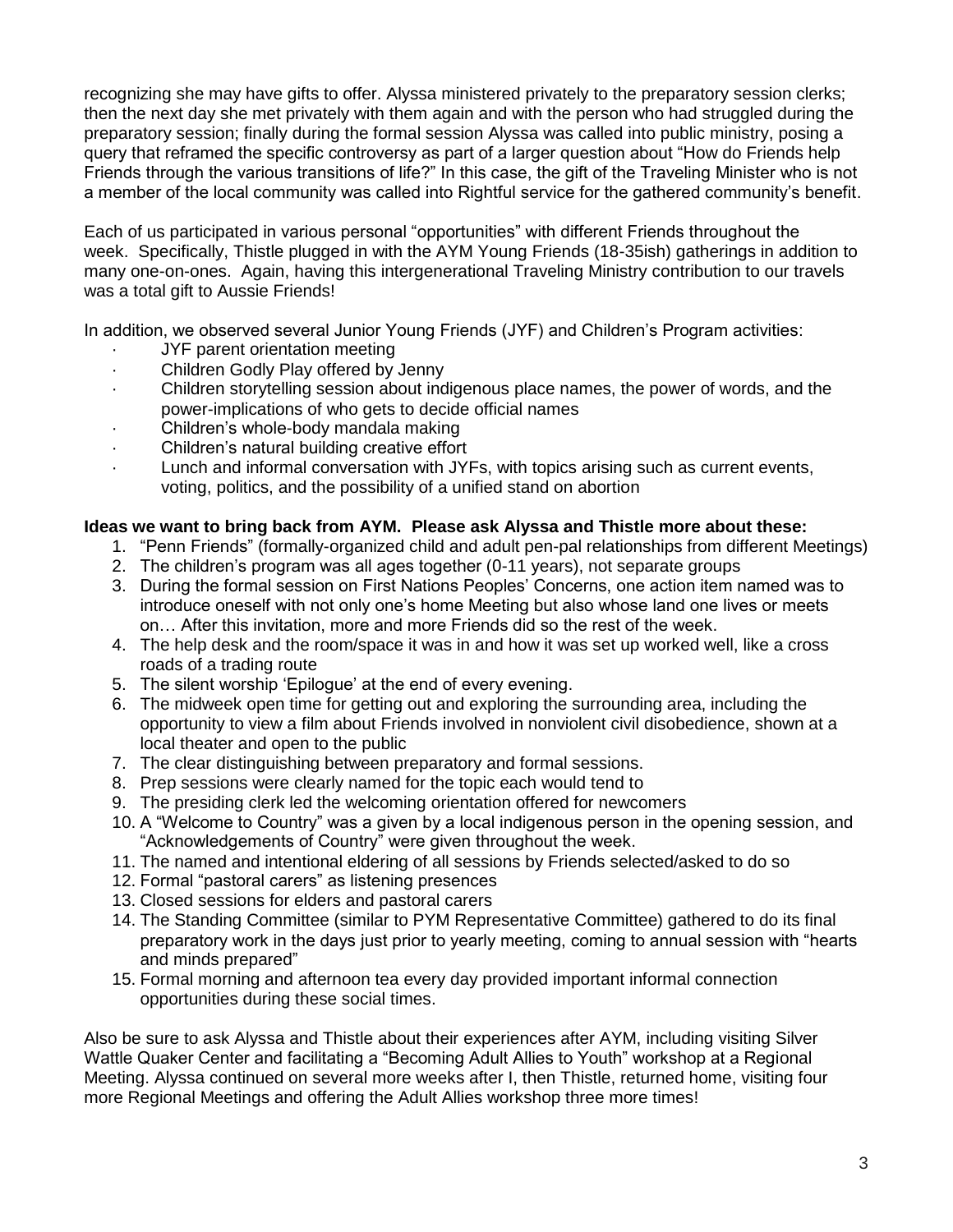It is very challenging to convey the immense richness I experienced in accompanying Alyssa during PYM, and my three weeks traveling in the ministry with Alyssa and Thistle in Australia. I hope this report captures the Spirit of it and inspires each of you and PYM as a whole to step forward in faith with the ways you are being called into faithful service in our world.

With continuing gratitude and blessing,

Cathy Walling Member Chena Ridge Friends Meeting, Alaska Friends Conference

## **Report to YPCC from Cathy Walling, May 2017**

**"With the gift of 20/20 hindsight…. What are the available learnings?"** -- Please read the general report to Pacific Yearly Meeting prior to reading this report.

Dear Friends,

Finally presented with the opportunity to Spiritually reflect upon a report to this committee, I hold a bundle of joy and gratitude for the opportunity to Travel in the Ministry to Australia with Alyssa Nelson and Thistle West in June-July 2016.

While there is much to celebrate from those travels and being rightly used by God/Spirit --which is conveyed in a separate report to Pacific Yearly Meeting (PYM)-- there is also an opportunity to reflect upon an important learning and the need for forgiveness and healing of a tear in the fabric of Spiritual Community. This report to YPCC will focus on the "learning invitation" offered to all of us.

The basic issue was, I didn't realize that Thistle hadn't gone through a thorough, intentional process to spiritually discern their "rightness and ripeness" for stepping into the Traveling Ministry experience in the function of an "apprentice elder." I didn't learn this until Thistle specifically told me near the end of PYM Annual Session, a couple days before we were to depart for Australia. From my perspective, this lack of explicit and intentional spiritual discernment added stress to our journey in Australia.

Shortly after arriving in Australia, I was saddened and concerned when I heard Thistle say, "I didn't know what I was saying yes to." My understanding was that the YPCC had discerned that Thistle possessed gifts of eldering and would be coming in the function of "apprentice elder." I was further surprised when Thistle later mentioned, "I have no juice for an eldering apprenticeship. Offering ministry has more life for me!"

I knew I did not have capacity to accompany two traveling ministers, and it was challenging to notice Thistle's anxiety in this situation and not be able to give it the attention it needed. As a result, at times we experienced tension among the three of us. I also felt sad that Thistle didn't feel supported in their ministry at times. **If there were going to be two friends traveling with Ministry, we needed more eldering accompaniment support.** 

I have experienced a similar situation in a previous traveling ministry trip. In similar fashion, I think other Friends noticed big Spiritual gifts in a young adult Friend and, well-meaningly, invited them into an apprentice eldering opportunity without fully engaging the young adult to discern with them whether or not they had "spiritual juice" for this invitation and whether it was "right and ripe" for them to step forward into it. In both cases, these gifted Young Adult Friends didn't actually have "life" for what the others had thought would be a rich opportunity for them and for the community. Without intentional